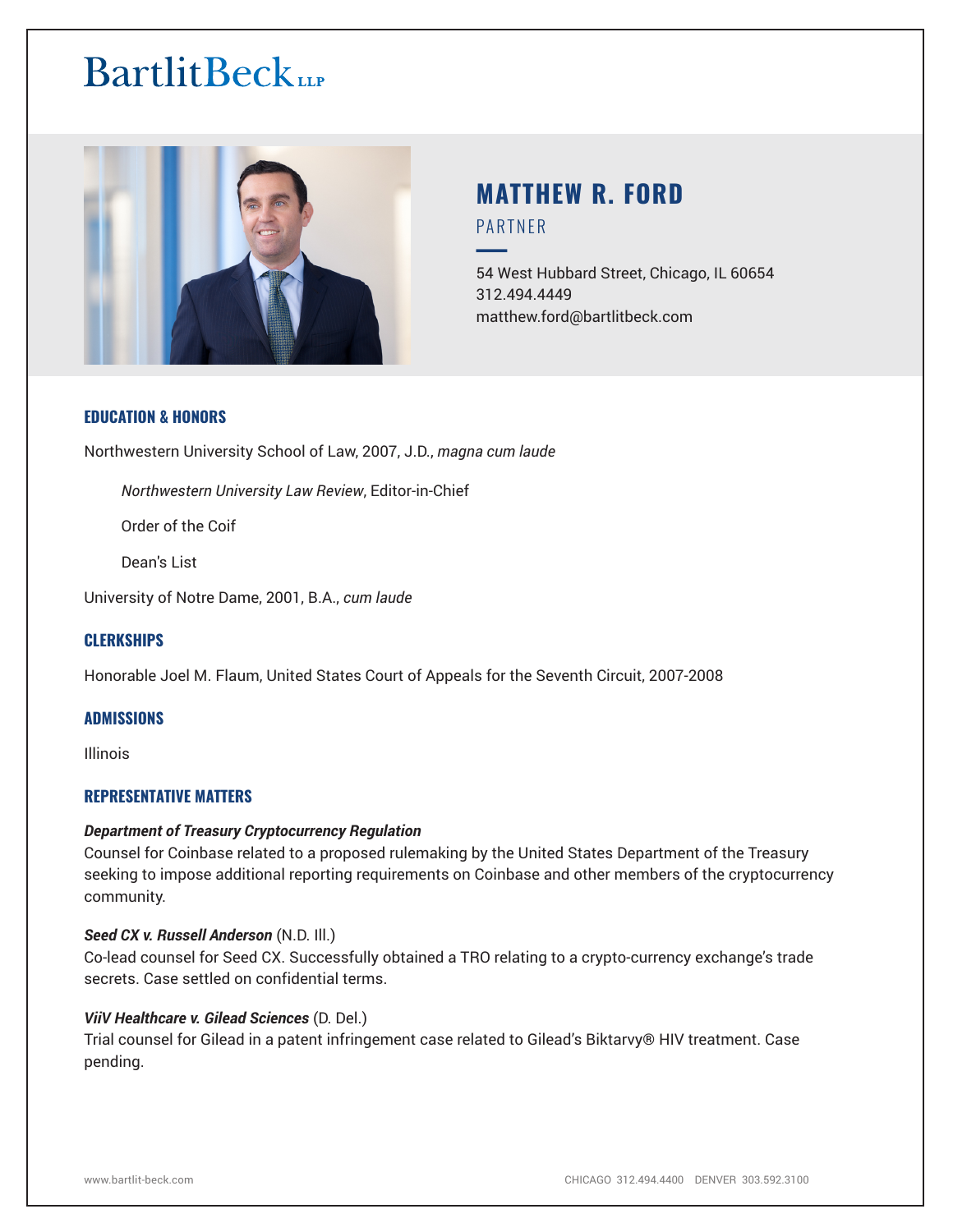MATTHEW R. FORD

*Elm 3DS Innovations, LLC v. Micron Technology, Inc., Samsung Electronics Co., Ltd., SK hynix Inc.* (D. Del.) Trial counsel for Elm 3DS in a patent infringement case about stacked integrated circuits.

John Crane Inc. v. Schein Law Group; John Crane, Inc. v. Simon Greenstone Panatier Bartlett (N.D. III.) Counsel for John Crane as plaintiff in civil RICO litigation arising out of alleged fraud in connection with asbestos injury litigation and corresponding claims under asbestos bankruptcy trusts.

#### *Bayer CropScience LP v. BASF SE* (E.D. Va.)

Counsel for Bayer in declaratory judgment action seeking declaration that BASF's patent relating to polymorphic forms of the compound tembotrione is invalid. Case settled soon after complaint was filed.

#### *WeightSmart® Litigation*

National counsel for Bayer in consumer fraud class action lawsuits relating to OneADay® vitamins. Successfully defeated nationwide class certification motion under New Jersey Consumer Fraud Act. The district court later certified a Florida-only class. The Third Circuit took the 23(f) appeal and reversed and remanded to the district court based on Bayer's argument that the class was not ascertainable.

# *Las Vegas Hepatitis C Litigation* (District Court, Clark County, Nevada)

Provided strategic direction and coordinated trial teams for UnitedHealthcare in litigation encompassing over 40 individual cases, pending before 20 different judges in state court. Plaintiffs were individuals who claimed to have contracted Hepatitis C during endoscopy procedures performed at clinics that were on defendants' networks of approved healthcare providers. Defendants were health plans and other entities affiliated with UnitedHealthcare. Bartlit Beck tried one case (*Martin v. PacifiCare of Nevada, et al*.), resulting in a favorable jury verdict and subsequent settlement of half of the pending cases. Bartlit Beck began trying a second case (*Paul v. Health Plan of Nevada, et al.*), which settled one month into trial, along with the other remaining cases

# *Rolls-Royce v. United Technologies* (U.S. District Court, E.D. Va.)

Represented United Technologies and its Pratt & Whitney division in an alleged multibillion-dollar patent case brought by Rolls-Royce. The technology at issue related to the jet engines (particularly the fan blades) used on the world's largest airplane, the Airbus A380, as well as a host of other airplanes. Rolls-Royce sought almost \$4 billion in damages and an injunction preventing further sales of the accused engines. The court granted summary judgment in United Technologies' favor, finding that United Technologies' engines did not infringe the Rolls-Royce patent. In addition, the court struck Rolls-Royce's damages theory. Worked on United Technologies' defense on damages, in particular the application of the Entire Market Value Rule. Prior to the summary judgment decision, the court struck Rolls-Royce's nearly \$4 billion damages theory.

# *Neology v. Federal Signal and 3M* (U.S. District Court, D. Del.; International Trade Commission)

Counsel for Federal Signal and 3M defending patent infringement suits brought by Neology relating to various RFID technologies. Neology originally sued Federal Signal in the District of Delaware and moved for a preliminary injunction. After an evidentiary hearing and oral argument, defeated Neology's preliminary injunction motion. While district court case proceeded, Neology also brought an action against Federal Signal and 3M in the International Trade Commission. Both matters settled before trial.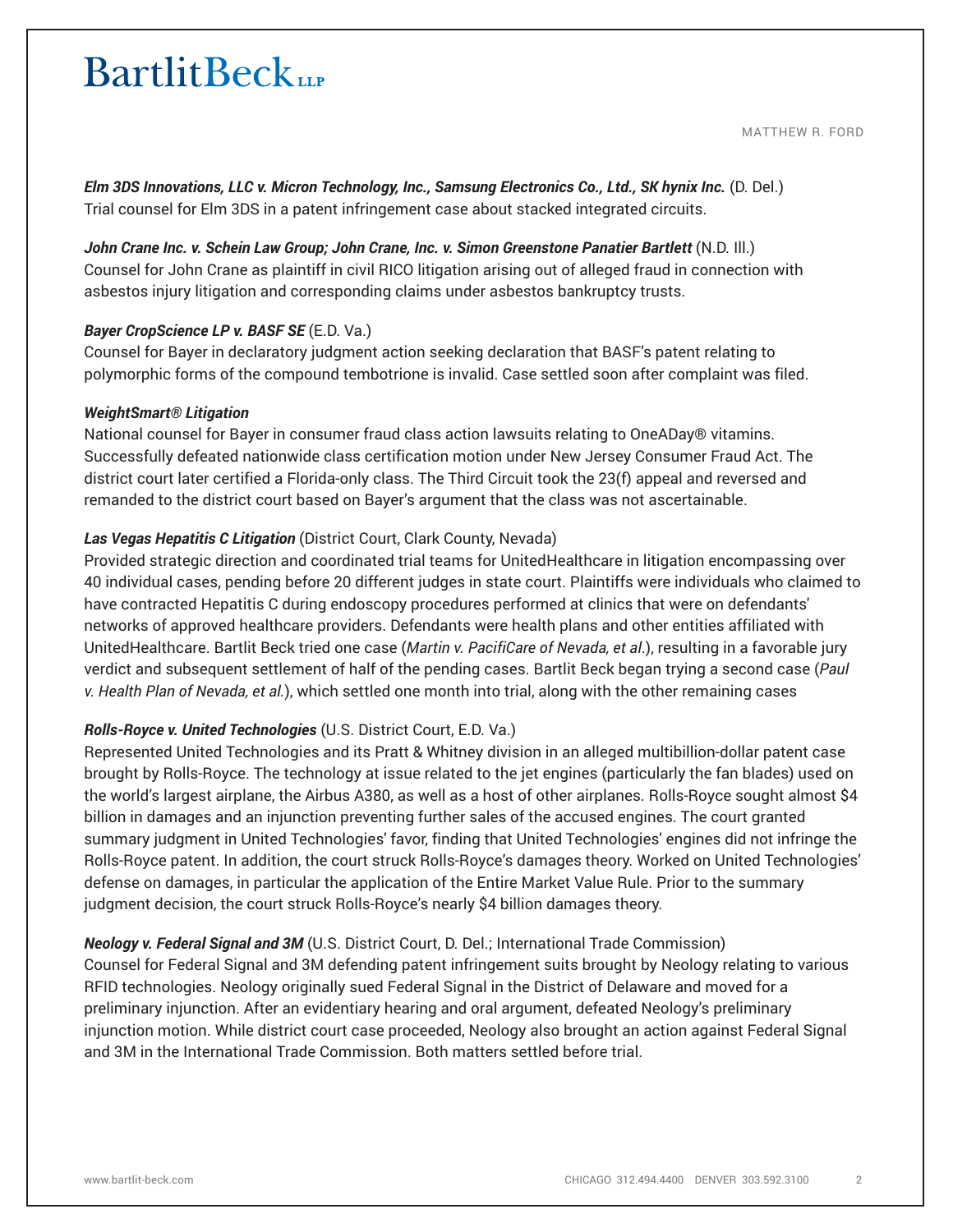MATTHEW R. FORD

#### *Bayer v. Warner Chilcott, No. 12-1032-GMS* (D. Del.)

Lead counsel in patent infringement lawsuit involving Warner Chilcott's LoLoestrin® oral contraceptive.

#### *Hill-RomService, Inc. v. Stryker Corporation* (S.D. Ind.)

Represented Stryker in patent infringement action relating to Stryker's hospital beds and stretchers. Hill-Rom asserted ten patents claiming that Stryker's Zoom® Drive System on four of its hospital beds/stretchers infringed. Case settled favorably for Stryker.

#### *Bayer Schering Pharma AG & Bayer HealthCare Pharmaceuticals, Inc. v. Watson Labs, et al.* (D. Nev.)

Trial counsel for Bayer Schering in Hatch-Waxman litigation against challengers seeking to market generic versions of oral contraceptive YAZ®. The district court granted Bayer's motions for summary judgment of validity, infringement, and enforceability. Bayer's claims for damages are pending.

# *Bayer Schering Pharma AG, et al. v. Lupin Ltd., et al.* (D. Nev.)

Trial counsel for Bayer Schering in Hatch-Waxman litigation against challengers seeking to market generic versions of oral contraceptive YAZ®. The district court granted Bayer's motions for summary judgment of validity.

# *Swift Transportation Co. v. Ernst & Young* (Ariz. State Court)

Represented Ernst & Young in accounting malpractice action stemming from merger between Swift Transportation Company and M.S. Carriers, Inc.

# **CASES TRIED OR OTHERWISE TAKEN TO JUDGMENT**

#### *Confidential AAA Arbitration* (Seattle, WA)

Trial counsel for aerospace manufacturer in a two-week AAA arbitration before a panel of three arbitrators. The hearing involved direct examinations. The proceedings and outcome are confidential.

# *Chicago Loop Parking v. City of Chicago* (Chicago, IL)

Pro bono counsel for the City of Chicago in an arbitration that Chicago Loop Parking (Morgan Stanley) brought against the City in connection with the Millennium Park Garages. In 2006, Morgan Stanley paid the City \$563 million in exchange for a 99-year concession to operate the garages under Millennium Park and Grant Park on the City's lakeshore. Morgan Stanley filed a claim in arbitration for \$200 million related to the City's permitting the Aqua building (North of Millennium Park) to accept parkers whose destinations are outside of the Aqua building itself. Rebecca Weinstein Bacon co-led the arbitration in October 2012 before a panel of three arbitrators. The Panel rejected Morgan Stanley's claim for \$200 million, awarding only 25% of the amount sought.

# *Greater New York Automobile Dealers Association, et al. v. Tesla Motors, Inc., et al.* (N.Y. Sup. Ct.)

Represented Tesla Motors, Inc. in action by Greater New York Automobile Dealers Association. New York Supreme Court dismissed action by GNYADA and Brian Miller on grounds that they had no franchise relationship with Tesla and therefore no standing to sue. Court also denied the request by the New York State Automobile Dealers Association to join the case as a plaintiff.